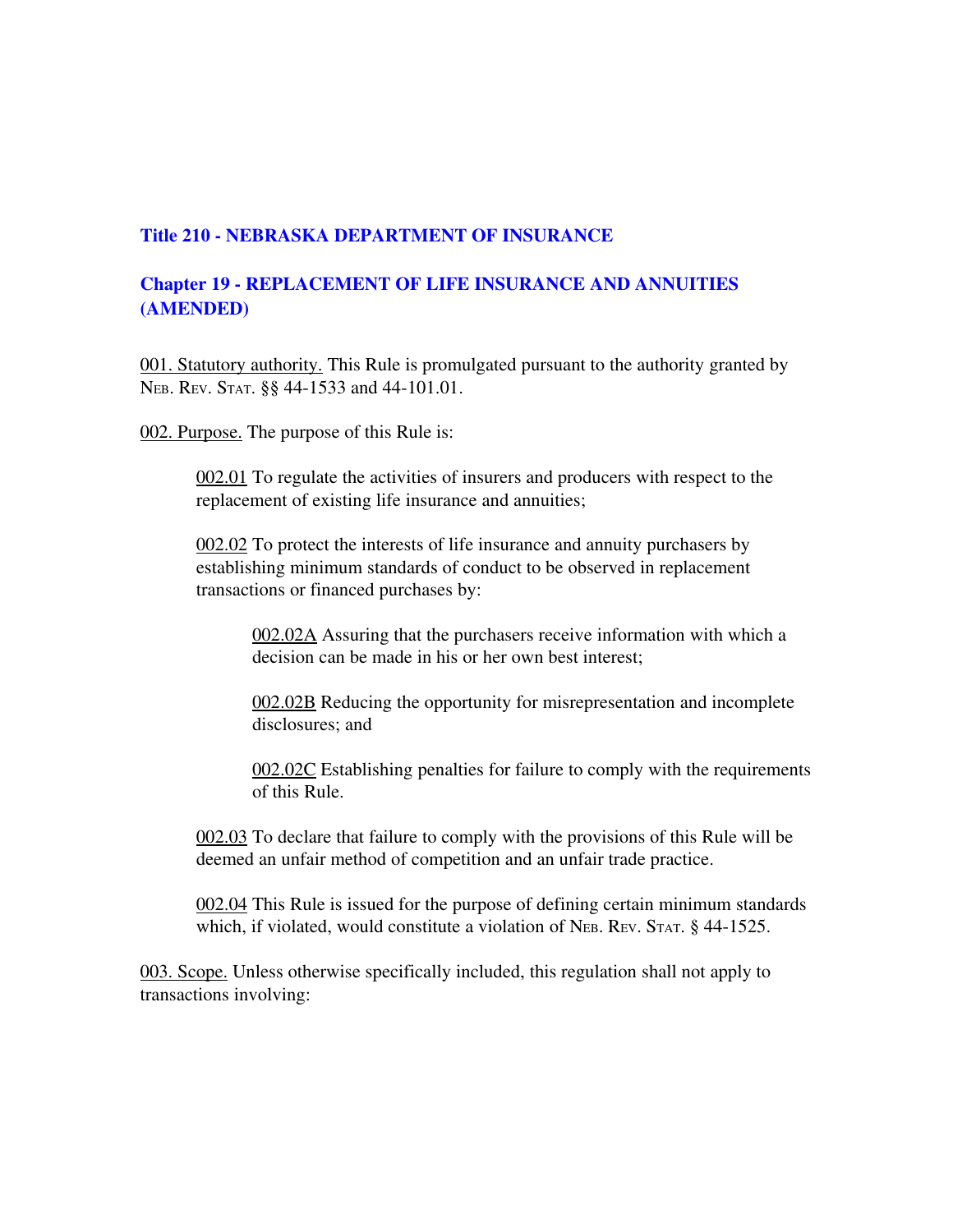003.01 Credit life insurance;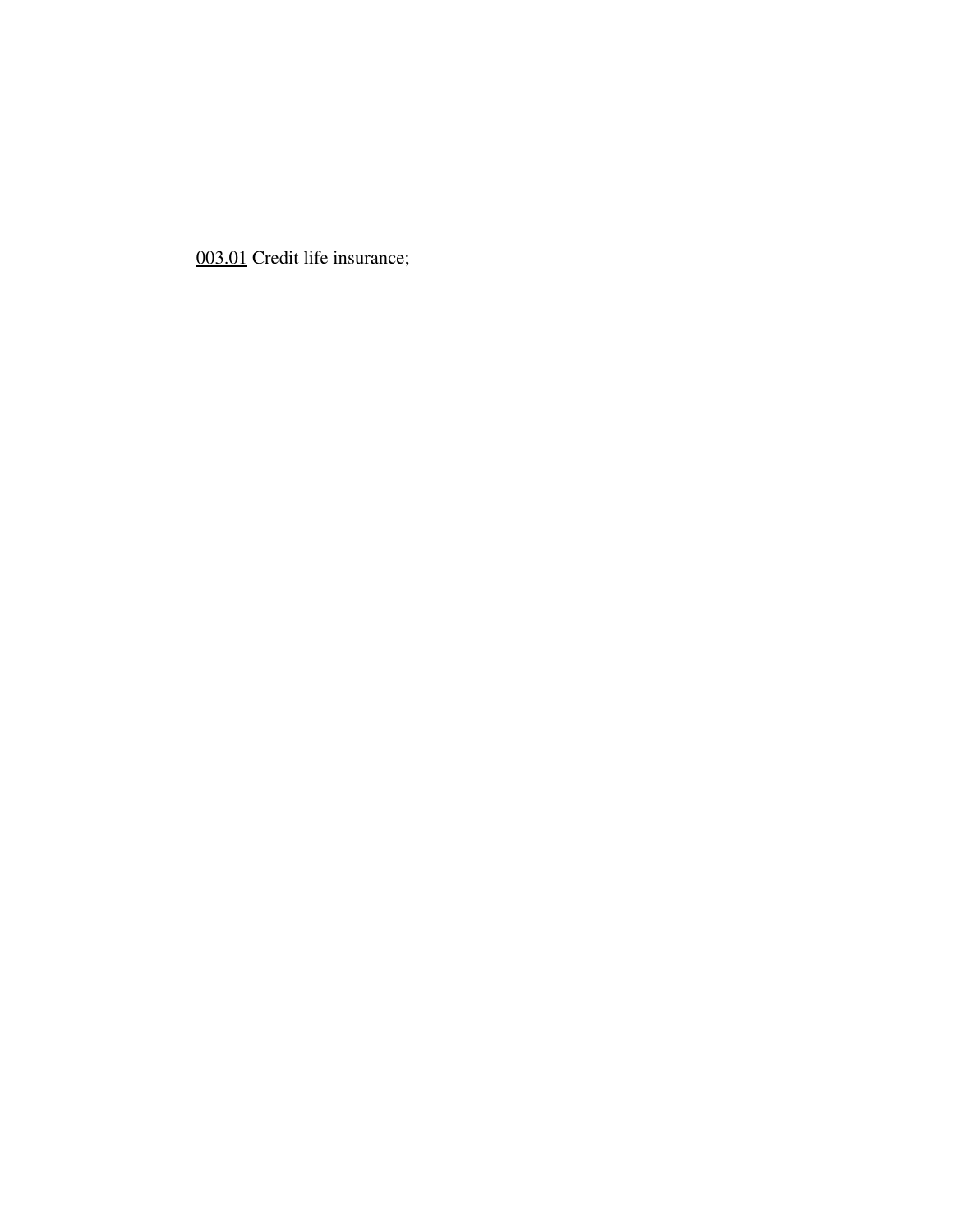003.02 Group life insurance or group annuities where there is no direct solicitation of individuals by an insurance producer. Direct solicitation shall not include any group meeting held by an insurance producer solely for the purpose of educating or enrolling individuals or, when initiated by an individual member of the group, assisting with the selection of investment options offered by a single insurer in connection with enrolling that individual. Group life insurance or group annuity certificates marketed through direct response solicitation shall be subject to the provisions of Section 011;

003.03 Group life insurance and annuities used to fund prearranged funeral contracts;

003.04 An application to the existing insurer that issued the existing policy or contract when a contractual change or a conversion privilege is being exercised; or, when the existing policy or contract is being replaced by the same insurer pursuant to a program filed with and approved by the director; or, when a term conversion privilege is exercised among corporate affiliates;

003.05 Proposed life insurance that is to replace life insurance under a binding or conditional receipt issued by the same company;

### 003.06

003.06A Policies or contracts used to fund (i) an employee pension or welfare benefit plan that is covered by the Employee Retirement and Income Security Act (ERISA); (ii) a plan described by Sections 401(a), 401(k) or 403(b) of the Internal Revenue Code; where the plan, for purposes of ERISA, is established or maintained by an employer; (iii) a governmental or church plan defined in Section 414, a governmental or church welfare benefit plan, or a deferred compensation plan of a state or local government or tax exempt organization under Section 457 of the Internal Revenue Code; or (iv) a nonqualified deferred compensation arrangement established or maintained by an employer or plan sponsor.

003.06B Notwithstanding Subparagraph (A), this regulation shall apply to policies or contracts used to fund any plan or arrangement that is funded solely by contributions an employee elects to make, whether on a pre-tax or after-tax basis, and where the insurer has been notified that plan participants may choose from among two (2) or more insurers and there is a direct solicitation of an individual employee by an insurance producer for the purchase of a contract or policy. As used in this subsection, direct solicitation shall not include any group meeting held by an insurance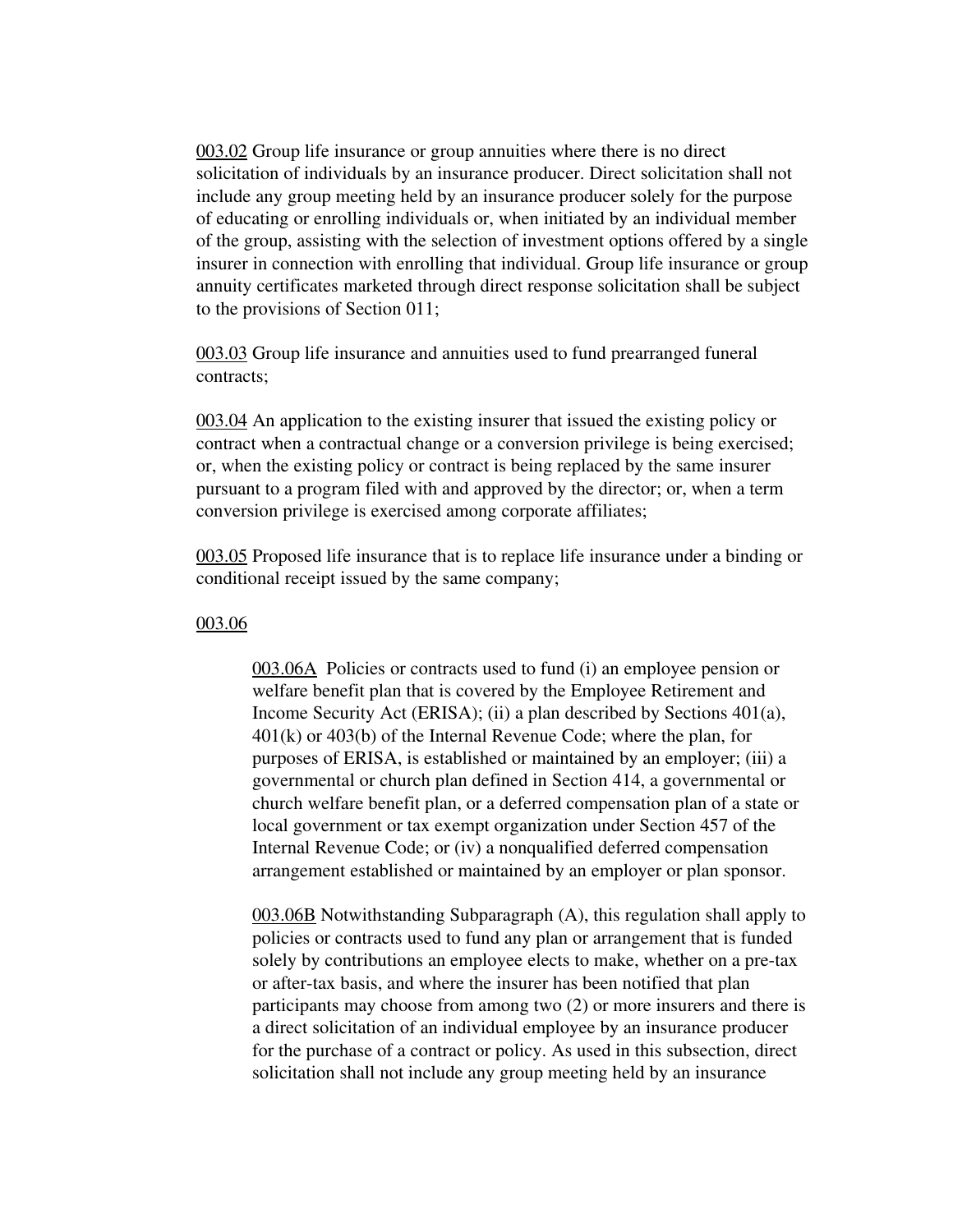producer solely for the purpose of educating individuals about the plan or arrangement or enrolling individuals in the plan or arrangement or, when initiated by an individual employee, assisting with the selection of investment options offered by a single insurer in connection with enrolling that individual employee;

003.07 Where new coverage is provided under a life insurance policy or contract and the cost is borne wholly by the insured's employer or by an association of which the insured is a member;

003.08 Existing life insurance that is a non-convertible term life insurance policy that will expire in five (5) years or less and cannot be renewed;

003.09 Immediate annuities that are purchased with proceeds from an existing contract. Immediate annuities purchased with proceeds from an existing life policy are not exempted from the requirements of this rule; or

003.10 Structured settlements.

Registered contracts shall be exempt from the requirements of Subsection(s) 009.01B and 010.01B with respect to the provision of illustrations or policy summaries; however, premium or contract contribution amounts and identification or the appropriate prospectus or offering circular shall be required instead.

004. Definition of replacement. "Replacement" means any transaction in which a new policy or contract is to be purchased, and it is known or should be known to the proposing producer, or to the proposing insurer if there is no producer, that by reason of the transaction, an existing policy or contract has been or is to be:

004.01 Lapsed, forfeited, surrendered, or partially surrendered, assigned to the replacing insurer or otherwise terminated;

 $004.02$  Converted to reduced paid-up insurance, continued as extended term insurance, or otherwise reduced in value by the use of nonforfeiture benefits or other policy values;

004.03 Amended so as to effect either a reduction in benefits or in the term for which coverage would otherwise remain in force or for which benefits would be paid;

004.04 Reissued with any reduction in cash value; or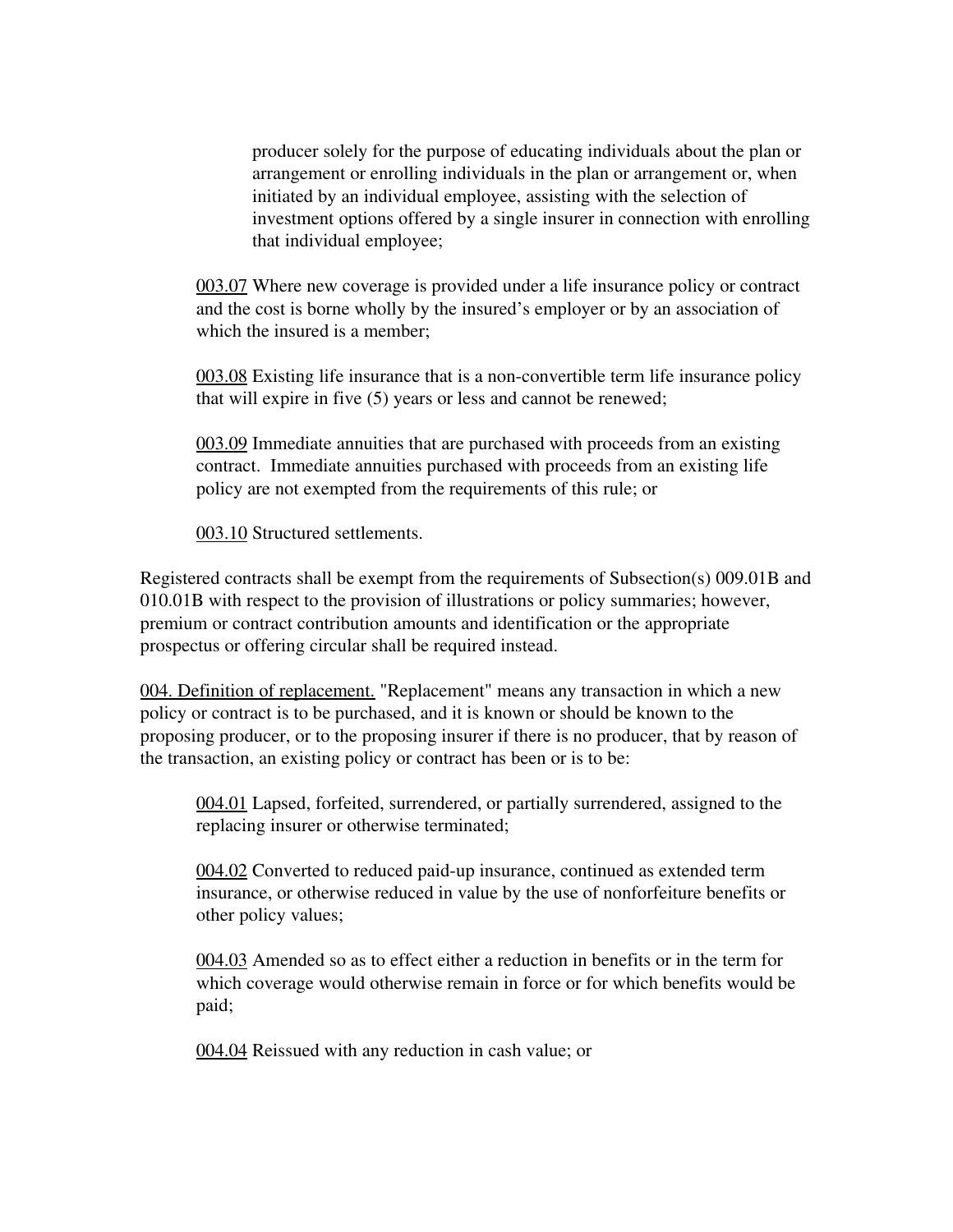004.05 Used in a financed purchase.

### 005. Other definitions.

005.01 "Direct-response solicitation" means a solicitation through a sponsoring or endorsing entity or individually solely through mails, telephone, the Internet or other mass communication media.

005.02 "Existing Insurer" means the insurance company whose policy or contract is or will be changed or affected in a manner described within the definition of "replacement."

005.03 "Existing policy or contract" means an individual life insurance policy (policy) or annuity contract (contract) in force, including a policy under a binding or conditional receipt or a policy or contract that is within an unconditional refund period.

005.04 "Financed purchase" means the purchase of a new policy involving the actual or intended use of funds obtained by the withdrawal or surrender of, or by borrowing from values of an existing policy to pay all or part of any premium due on the new policy. For purposes of a regulatory review of an individual transaction only, if a withdrawal, surrender or borrowing involving the policy values of an existing policy is used to pay premiums on a new policy owned by the same policyholder and issued by the same company within four (4) months before or thirteen (13) months after the effective date of the new policy, it will be deemed prima facie evidence of the policyholder's intent to finance the purchase of the new policy with existing policy values. This prima facie standard is not intended to increase or decrease the monitoring obligations contained in Subsection 008.01E of this regulation.

005.05 "Illustration" means a presentation or depiction that includes nonguaranteed elements of a policy of life insurance over period of years as defined in 210 NEB. ADMIN. R. & REG. 72.

005.06 "Policy summary," for purposes of this rule;

005.06A For policies or contracts other than universal life policies, means a written statement regarding a policy or contract which shall contain to the extent applicable, but not need to be limited to, the following information: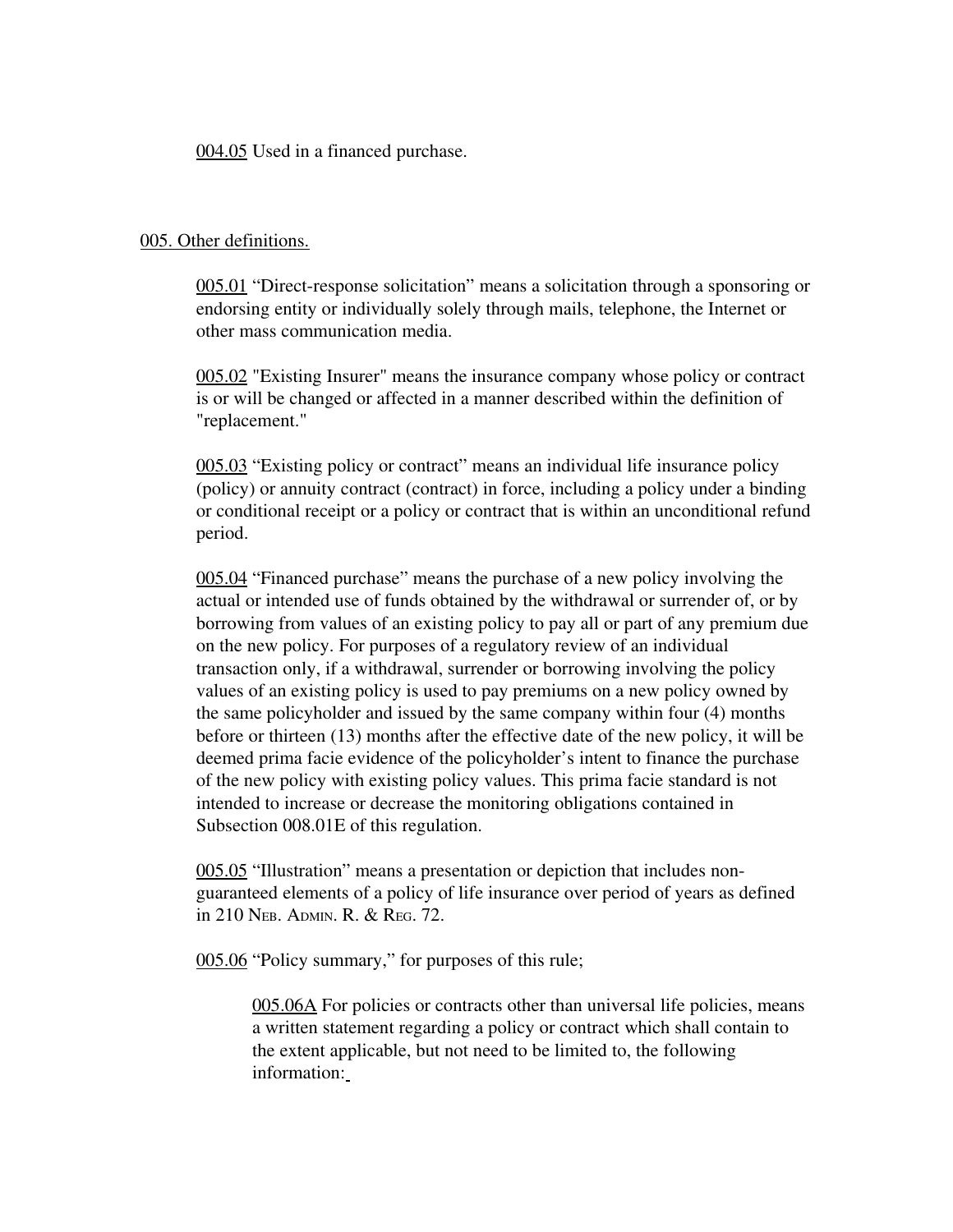005.06A(i) current death benefit;

005.06A(ii) annual contract premium;

005.06A(iii) current cash surrender value;

005.06A(iv) current dividend;

 $005.06A(v)$  application of current dividend; and

005.06A(vi) amount of outstanding loan.

005.06B For universal life policies, means a written statement that shall contain at least the following information:

005.06B(i) the beginning and end date of the current report period;

005.06B(ii) the policy value at the end of the previous report period and at the end of the current report period;

005.06B(iii) the total amounts that have been credited or debited to the policy value during the current report period, identifying each by type (e.g., interest, mortality, expense and riders);

 $005.06B(iv)$  the current death benefit at the end of the current report period on each life covered by the policy;

 $005.06B(v)$  the net cash surrender value of the policy as of the end of the current report period; and

005.06B(vi) the amount of outstanding loans, if any, as of the end of the current report period.

005.07 "Producer," for the purpose of this regulation, shall be defined to include agents, brokers and producers.

005.08 "Replacing Insurer" means the insurance company that issues or proposes to issue a new policy or contract that replaces an existing policy or contract or is a financed purchase.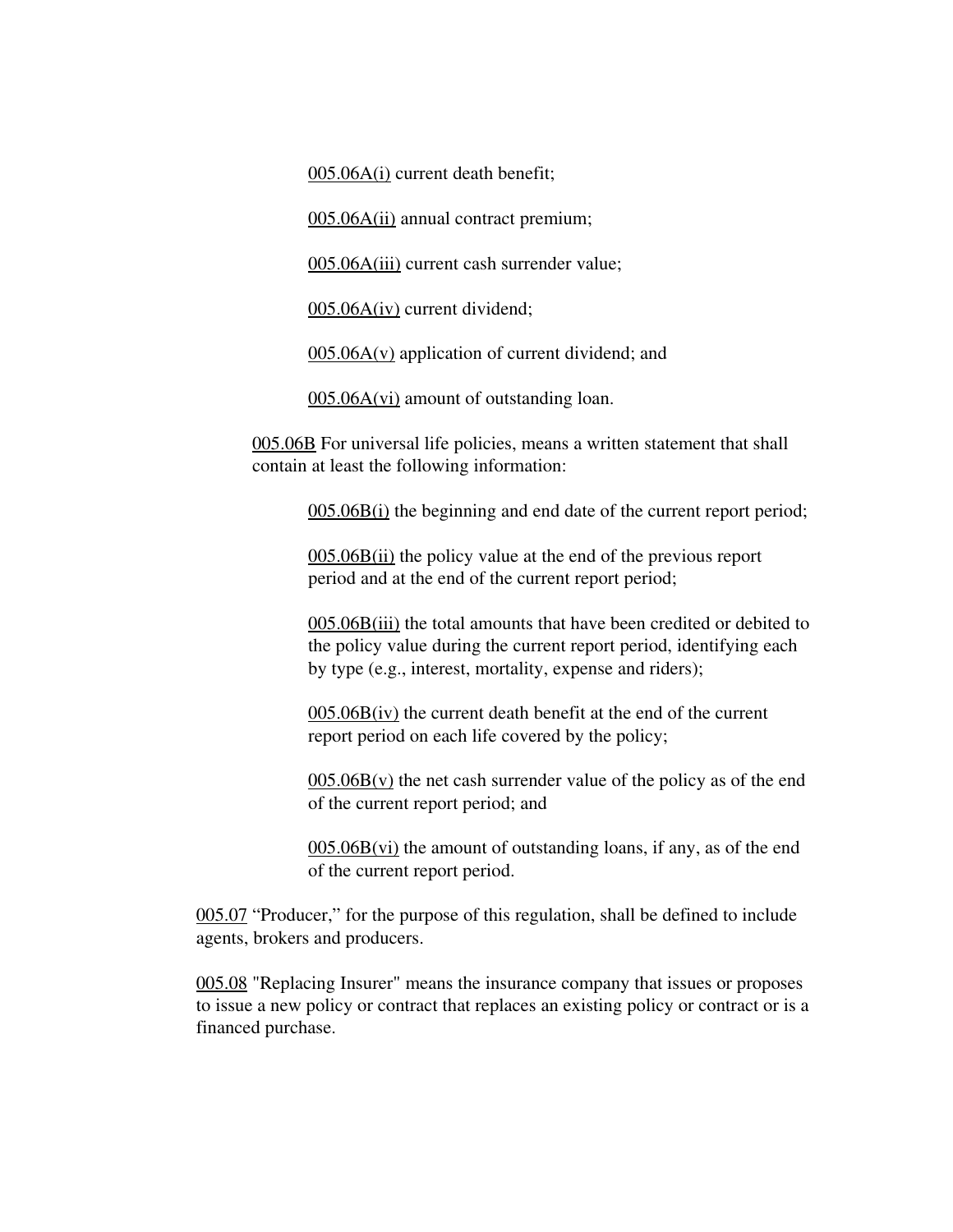005.09 "Registered Contract" means a variable annuity contract or variable life insurance policy subject to the prospectus delivery requirements of the Securities Act of 1933.

005.10 "Sales material" means a sales illustration and any other written, printed or electronically presented information created, completed, or provided by the company or producer and used in the presentation to the policy or contract owner related to the policy or contract purchased.

### 006. Duties of Producers

006.01 A producer who initiates the application shall submit to the insurer, with or as part of the application a statement signed by both the applicant and the producer as to whether the applicant has existing policies or contracts. If the answer is "no," the producer's duties with respect to the replacement is complete.

006.02 If the applicant answered "yes" to the question regarding existing coverage referred to in Subsection 006.01, the producer shall present and read to the applicant, not later than at the time of taking the application, a notice regarding replacements in the form as described in Appendix A or other substantially similar form approved by the director of the Department of Insurance or the director's designee. However, no approval shall be required when amendments to the notice are limited to the omission of references not applicable to the product being sold or replaced. The notice shall be signed by both the applicant and the producer attesting that the notice has been read aloud by the producer or that the applicant did not wish the notice to be read aloud (in which case the producer need not have read the notice aloud) and left with the applicant.

006.03 The notice shall list all life insurance policies or annuities proposed to be replaced, properly identified by name of insurer, the insured or annuitant, and policy or contract number if available, and shall include a statement as to whether each policy or contract will be replaced or whether a policy will be used as a source of financing for the new policy or contract. If a policy or contract number has not been issued by the existing insurer, alternative identification, such as an application or receipt number, shall be listed.

006.04 In connection with a replacement transaction, the producer shall leave with the applicant, at the time an application for the new policy or contract is completed, the original or a copy or all sales material. With respect to electronically presented sales material, it shall be provided to the policy or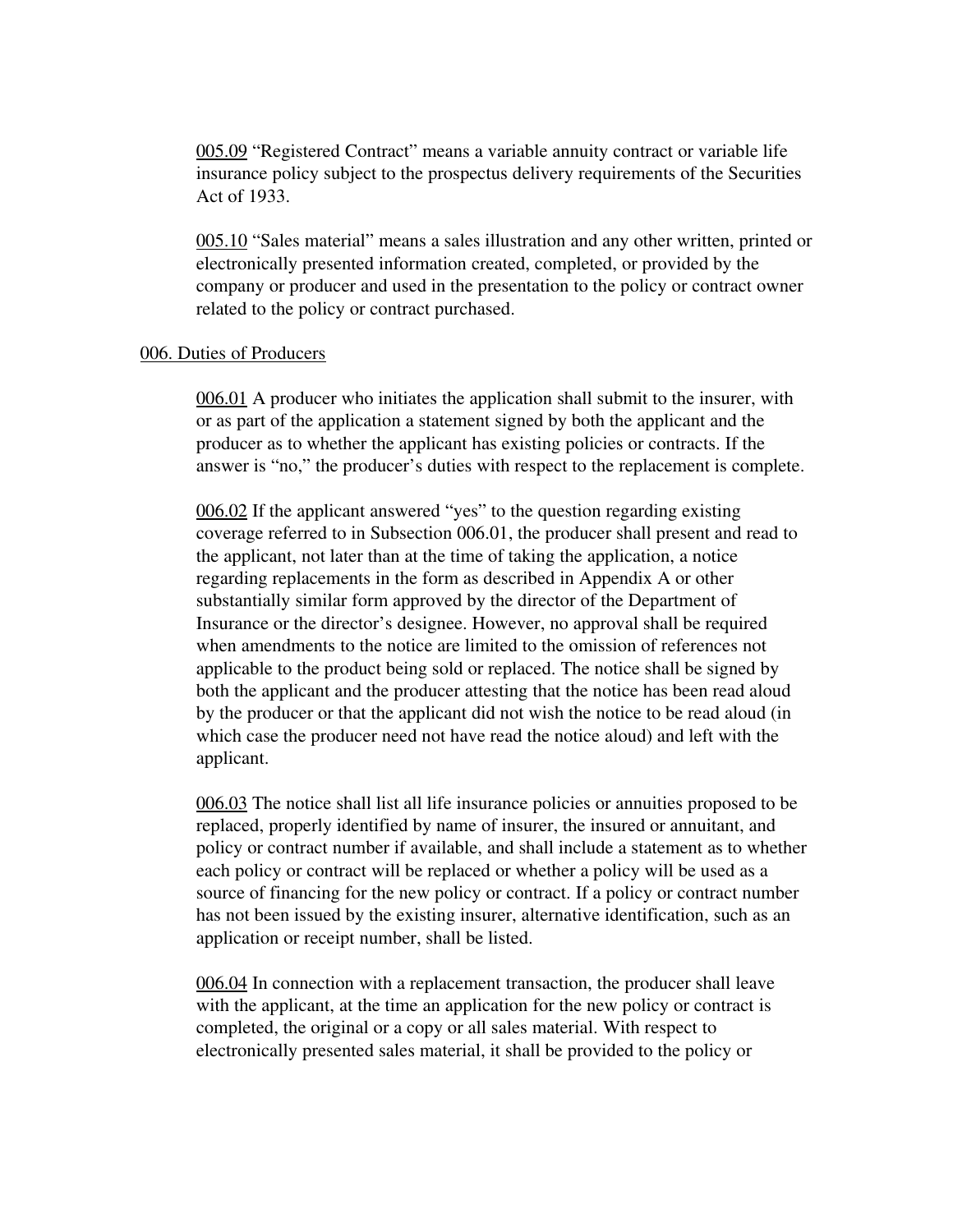contract owner in printed form no later than at the time of policy or contract delivery.

006.05 Except as provided in Subsection 009.03, in connection with a replacement transaction the producer shall submit to the insurer to which an application for a policy or contract is presented, a copy of each document required by this section, a statement identifying any preprinted or electronically presented company approved sales materials used, and copies of any individual sales material, including any illustrations related to the specific policy or contract purchased.

#### 007. Duties of all insurers. Each insurer shall:

007.01 Inform its field representatives or other personnel responsible for compliance with this Rule of the requirements of this Rule.

#### 008. Duties of Insurers that use Producers. Each insurer shall:

008.01 Maintain a system of supervision and control to ensure compliance with the requirements of this regulation that shall include at least the following:

008.01A Inform its producers of the requirements of this regulation and incorporate the requirements of this regulation into all relevant producer training manuals prepared by the insurer;

008.01B Provide to each producer a written statement of the company's position with respect to the acceptability of replacements providing guidance to its producer as to the appropriateness of these transactions;

008.01C A system to review the appropriateness of each replacement transaction that the producer does not indicate is in accord with Subsection 008.01B above;

008.01D Procedures to confirm that the requirements of this regulation have been met; and

008.01E Procedures to detect transactions that are replacements of existing policies or contracts by the existing insurer, but that have not been reported as such by the applicant or producer. Compliance with this regulation may include, but shall not be limited to, systematic customer surveys, interviews, confirmation letters, or programs of internal monitoring;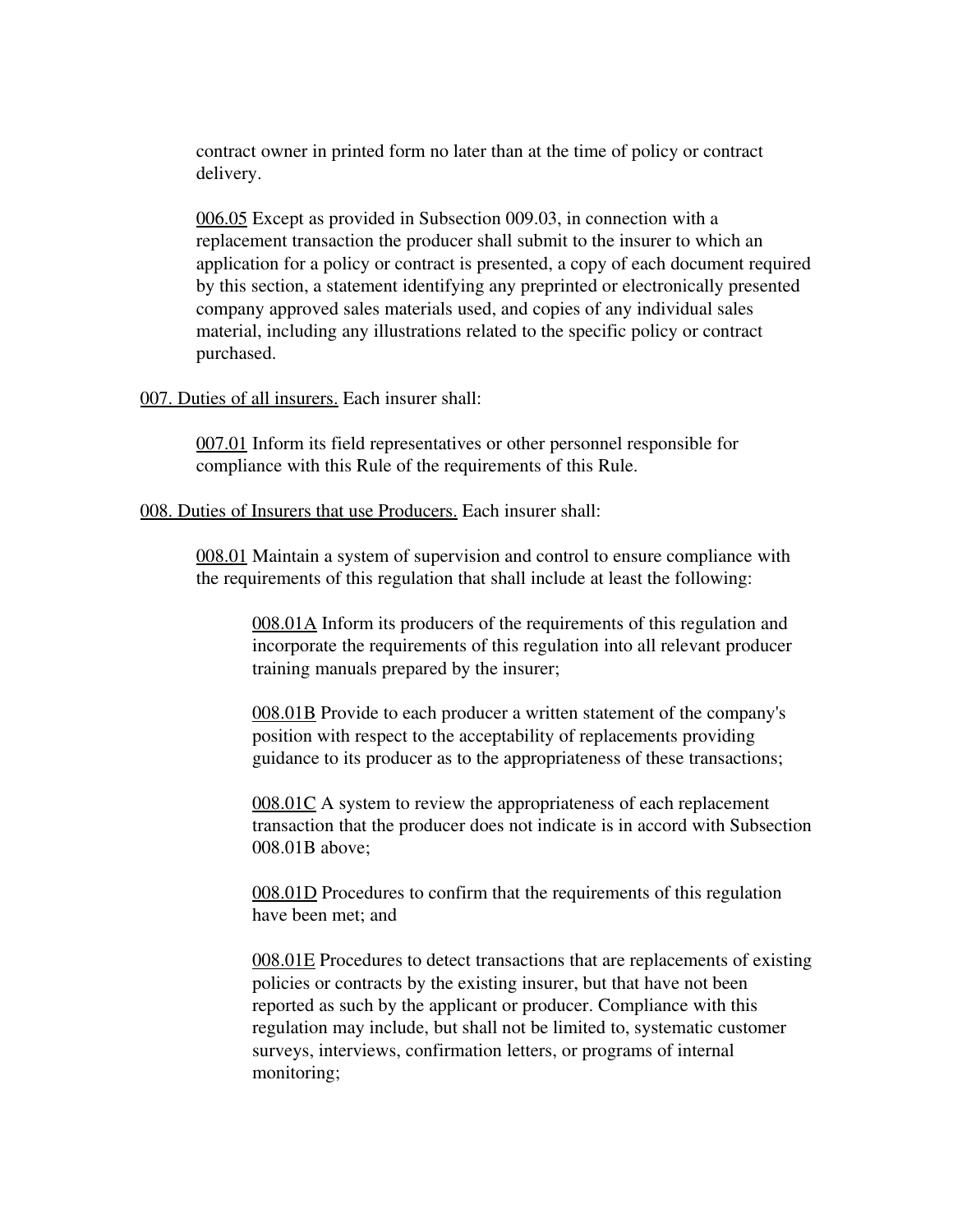008.02 Have the capacity to monitor each producer's life insurance policy and annuity contract replacements for that insurer, and shall produce, upon request, and make such records available to the Insurance Department. The capacity to monitor shall include the ability to produce records for each producer's:

008.02A Life replacements, including financed purchases, as a percentage of the producer's total annual sales for life insurance;

008.02B Number of lapses of policies by the producer as a percentage of the producer's total annual sales for life insurance;

008.02C Annuity contract replacements as a percentage of the producer's total annual annuity contract sales;

008.02D Number of transactions that are unreported replacements of existing policies or contracts by the existing insurer detected by the company's monitoring system as required by Subsection 008.01E of this section; and

008.02E Replacements, indexed by replacing producer and existing insurer;

008.03 Require with or as a part of each application for life insurance or an annuity a signed statement by both the applicant and the producer as to whether the applicant has existing policies or contracts;

008.04 Require with each application for life insurance or an annuity that indicates an existing policy or contract a completed notice regarding replacements as contained in Appendix A;

008.05 Shall be able to produce copies of any sales material required by Subsection 006.05, when the applicant has existing policies or contracts, the basic illustration and any supplemental illustrations related to the specific policy or contract that is purchased, and the producer's and applicant's signed statements with respect to financing and replacement for at least five (5) years after the termination or expiration of the proposed policy or contract;

008.06 Ascertain that the sales material and illustrations required by Subsection 006.05 of this regulation meet the requirements of this regulation and are complete and accurate for the proposed policy or contract;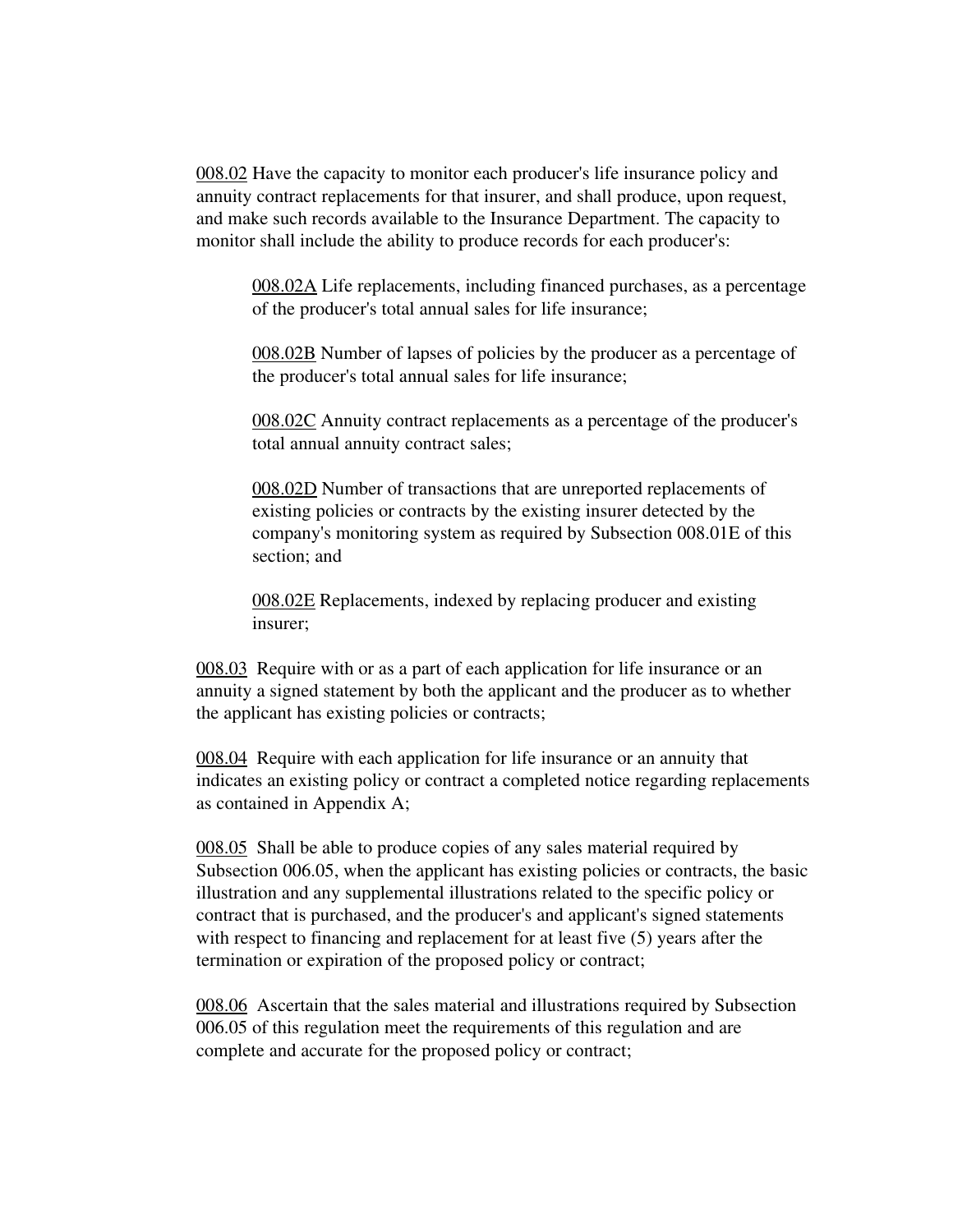008.07 Notify the producer and applicant and fulfill the outstanding requirements if an application does not meet the requirements of this regulation; and

008.08 Maintain records in paper, photograph, microprocess, magnetic, mechanical or electronic media or by any process that accurately reproduces the actual document.

### 009. Duties of Replacing Insurers that Use Producers

 $\overline{a}$ 

009.01 Where a replacement is involved in the transaction, the replacing insurer shall:

> 009.01A Verify that the required forms are received and are in compliance with this rule;

009.01B Notify any other existing insurer that may be affected by the proposed replacement within five (5) business days of receipt of a completed application indicating replacement or when the replacement is identified if not indicated on the application, and mail a copy of the available illustration or policy summary for the proposed policy or available disclosure document for the proposed contract within five (5) business days of a request from an existing insurer;

009.01C Be able to produce copies of the notification regarding replacement required in Subsection 006.02, indexed by producer, for at least five (5) years or until the next regular examination by the insurance department of a company's state of domicile, whichever is later; and

009.01D Provide to the policy or contract owner notice of the right to return the policy or contract within thirty (30) days of the delivery of the contract and receive an unconditional full refund of all premiums or considerations paid on it, including any policy fees or charges or, in the case of a variable or market value adjustment policy or contract, a payment of the cash surrender value provided under the policy or contract plus the fees and other charges deducted from the gross premiums or considerations or imposed under such policy or contract; such notice may be included in Appendix A or C.

009.02 In transactions where the replacing insurer and the existing insurer are the same or subsidiaries or affiliates under common ownership or control, allow credit for the period of time that has elapsed under the replaced policy's or contract's incontestability and suicide period up to the face amount of the existing policy or contract. With regard to financed purchases, the credit may be limited to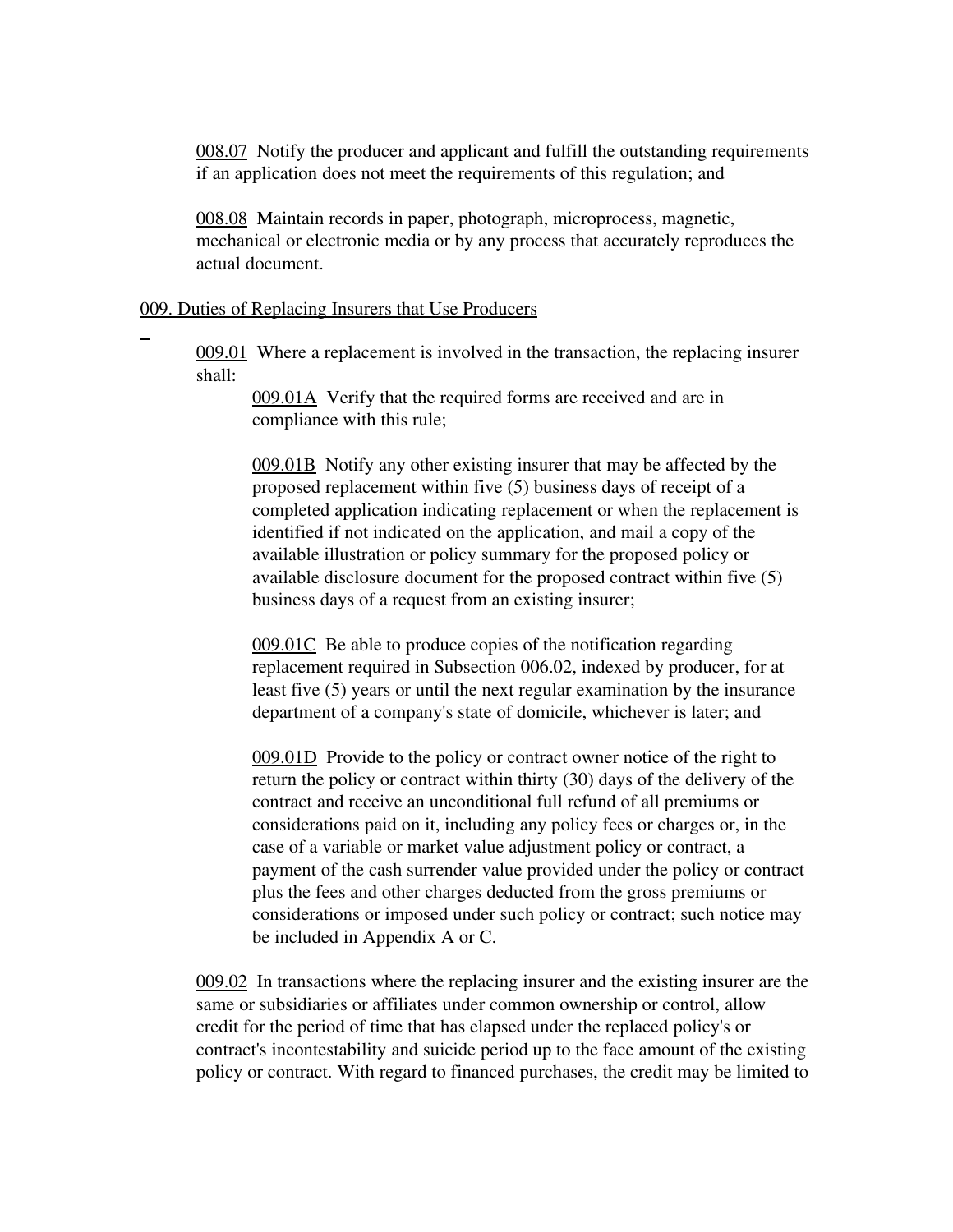the amount the face amount of the existing policy is reduced by the use of existing policy values to fund the new policy or contract.

009.03 If an insurer prohibits the use of sales material other than that approved by the company, as an alternative to the requirements made of an insurer pursuant to Subsection 006.05, the insurer may:

009.03A Require with each application a statement signed by the producer that:

> 009.03A(i) Represents that the producer used only companyapproved sales material; and

009.03A(ii) States that copies of all sales material were left with the applicant in accordance with Subsection 006.04; and

009.03B Within ten (10) days of the issuance of the policy or contract:

009.03B(i) Notify the applicant by sending a letter or by verbal communication with the applicant by a person whose duties are separate from the marketing area of the insurer, that the producer has represented that copies of all sales material have been left with the applicant in accordance with Subsection 006.04;

 $009.03B(i)$  Provide the applicant with a toll free number to contact company personnel involved in the compliance function if such is not the case; and

009.03B(iii) Stress the importance of retaining copies of the sales material for future reference; and

009.03C Be able to produce a copy of the letter or other verification in the policy file for at least five (5) years after the termination or expiration of the policy or contract.

Section 10. Duties of the Existing Insurer

010.01 Where a replacement is involved in the transaction, the existing insurer shall:

010.01A Retain and be able to produce all replacement notifications received, indexed by replacing insurer, for at least five (5) years or until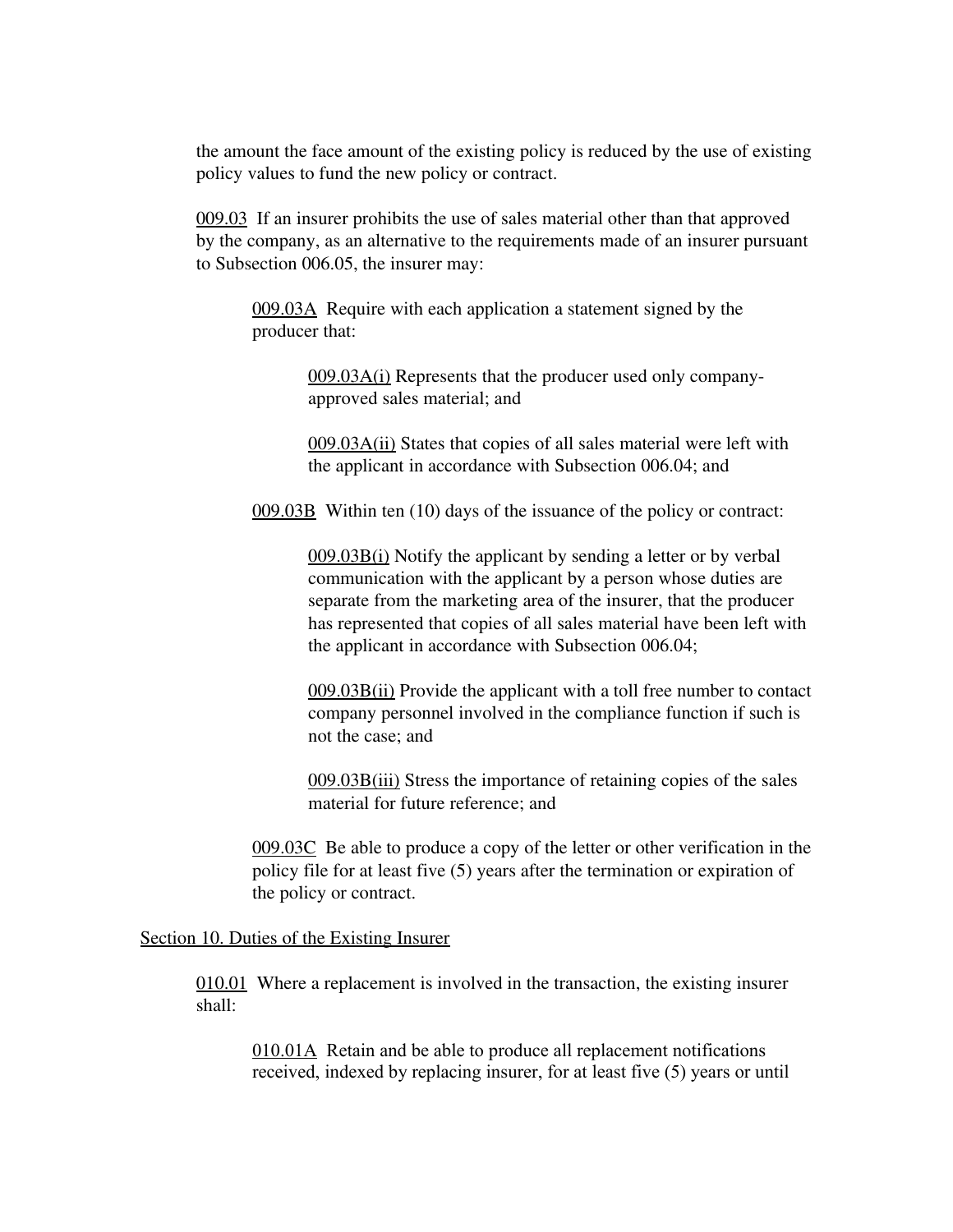the conclusion of the next regular examination conducted by the Insurance Department of its state of domicile, whichever is later.

010.01B Send a letter to the policy or contract owner of the right to receive information regarding the existing policy or contract values including, if available, an in force illustration or policy summary if an in force illustration cannot be produced within five (5) business days of receipt of a notice that an existing policy or contract is being replaced. The information shall be provided within five (5) business days of receipt of the request from the policy or contract owner.

010.01C Upon receipt of a request to borrow, surrender or withdraw any policy values, send a notice, advising the policy owner that the release of policy values may affect the guaranteed elements, non-guaranteed elements, face amount or surrender value of the policy from which the values are released. The notice shall be sent separate from the check if the check is sent to anyone other than the policy owner. In the case of consecutive automatic premium loans, the insurer is only required to send the notice at the time of the first loan.

### 011. Duties of Insurers with Respect to Direct Response Solicitations

011.01 In the case of an application that is initiated as a result of a direct response solicitation, the insurer shall require with or as part of each completed application for a policy or contract, a statement asking whether the applicant, by applying for the proposed policy or contract, intends to replace, discontinue or change an existing policy or contract. If the applicant indicates a replacement or change is not intended or if the applicant fails to respond to the statement, the insurer shall send the applicant, with the policy or contract, a notice regarding replacement in Appendix B, or other substantially similar form approved by the director.

011.02 If the insurer has proposed the replacement or if the applicant indicates a replacement is intended and the insurer continues with the replacement, the insurer shall:

011.02A Provide to applicants or prospective applicants with the policy or contract a notice, as described in Appendix C, or other substantially similar form approved by the director. In these instances the insurer may delete the references to the producer, including the producer's signature, and references not applicable to the product being sold or replaced, without having to obtain approval of the form from the director. The insurer's obligation to obtain the applicant's signature shall be satisfied if it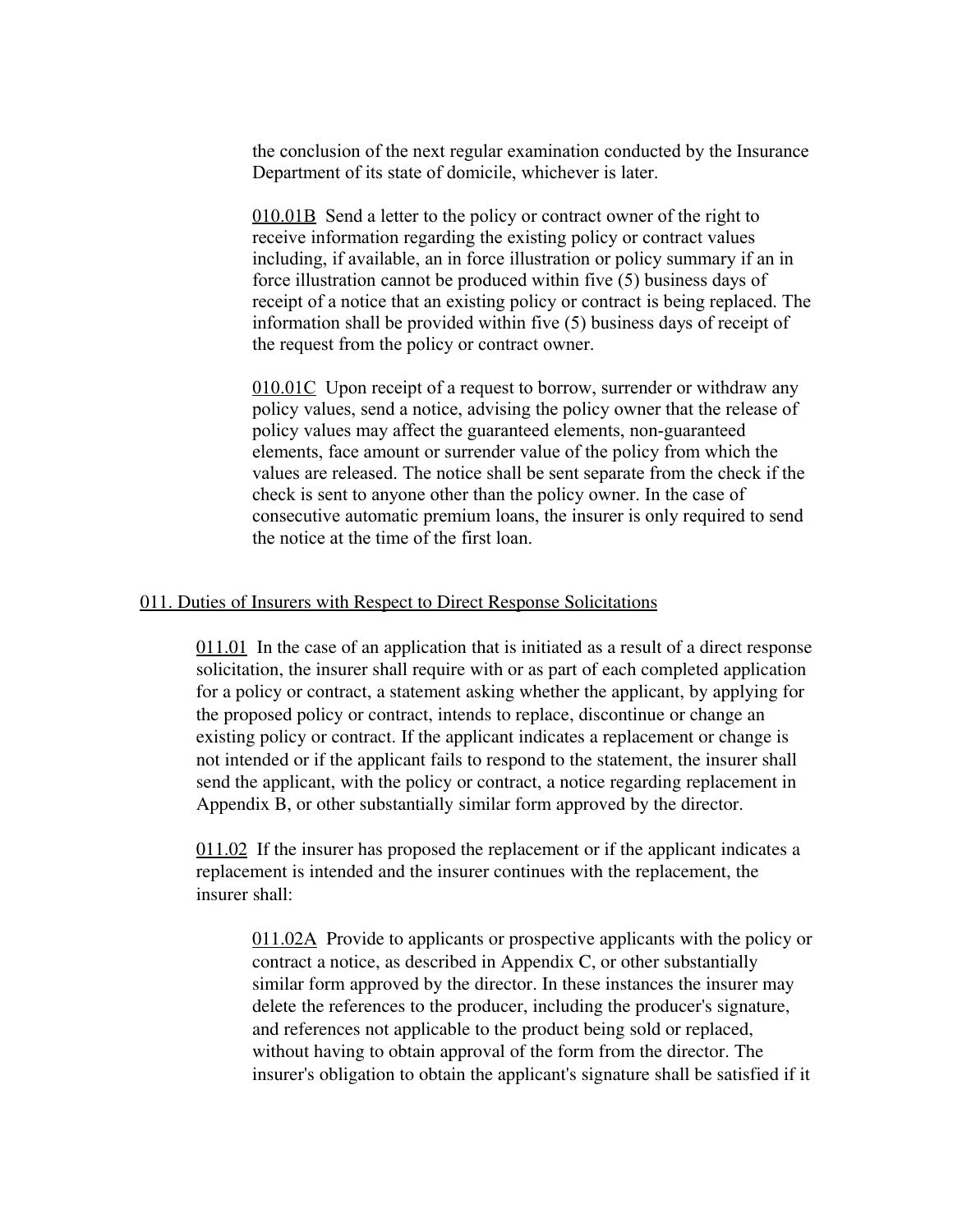can demonstrate that it has made a diligent effort to secure a signed copy of the notice referred to in this paragraph. The requirement to make a diligent effort shall be deemed satisfied if the insurer includes in the mailing a self-addressed postage prepaid envelope with instructions for the return of the signed notice referred to in this section; and

011.02B Comply with the requirements of Subsection 009.01B, if the applicant furnishes the names of the existing insurers, and the requirements of Subsections 009.01C, 009.01D and 009.02.

### 012. Violations and Penalties

 $\overline{a}$ 

012.01 Any failure to comply with this regulation shall be considered a violation of the Nebraska Unfair Insurance Trade Practices as set forth in NEB. REV. STAT. §§ 44-1521 to 44-1535. Examples of violations include, but are not limited to:

012.01A Any deceptive or misleading information set forth in sales material;

012.01B Failing to ask the applicant in completing the application the pertinent questions regarding the possibility of financing or replacement;

012.01C The intentional incorrect recording of an answer;

012.01D Advising an applicant to respond negatively to any question regarding replacement in order to prevent notice to the existing insurer; or

012.01E Advising a policy or contract owner to write directly to the company in such a way as to attempt to obscure the identity of the replacing producer or company.

012.02 Policy and contract owners have the right to replace existing life insurance policies or annuity contracts after indicating in or as a part of applications for new coverage that replacement is not their intention; however, patterns of such action by policy or contract owners of the same producer shall be deemed prima facie evidence of the producer's knowledge that replacement was intended in connection with the identified transactions, and these patterns of action shall be deemed prima facie evidence of the producer's intent to violate this rule.

012.03 Where it is determined that the requirements of this rule have not been met the replacing insurer shall provide to the policy owner an in force illustration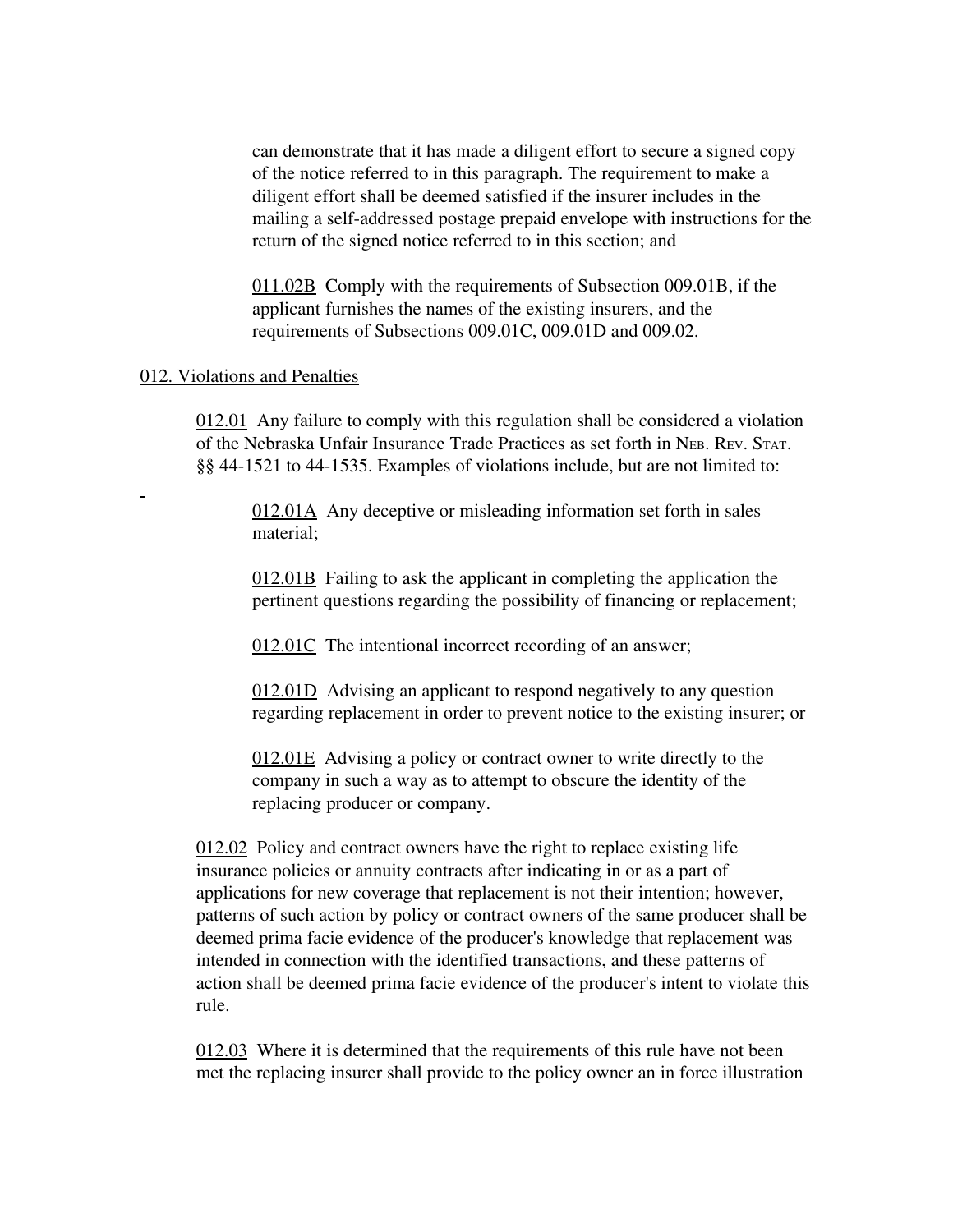if available or policy summary for the replacement policy or available disclosure document for the replacement contract and the appropriate notice regarding replacements in Appendix A or C.

012.04 This rule does not prohibit the use of additional material, other than that which is required, that is not in violation of this Rule or any other statute or regulation.

012.05 Any insurer, producer, or representative, officer, employee of such insurer failing to comply with the requirements of this Rule shall be subject to the penalties of NEB. REV. STAT. § 44-1529.

013. Severability. If any provision of this regulation is for any reason held to be invalid, the remainder of the regulation shall not be affected thereby.

014. Effective Date. This Amended Rule shall become operative on October 1, 2008.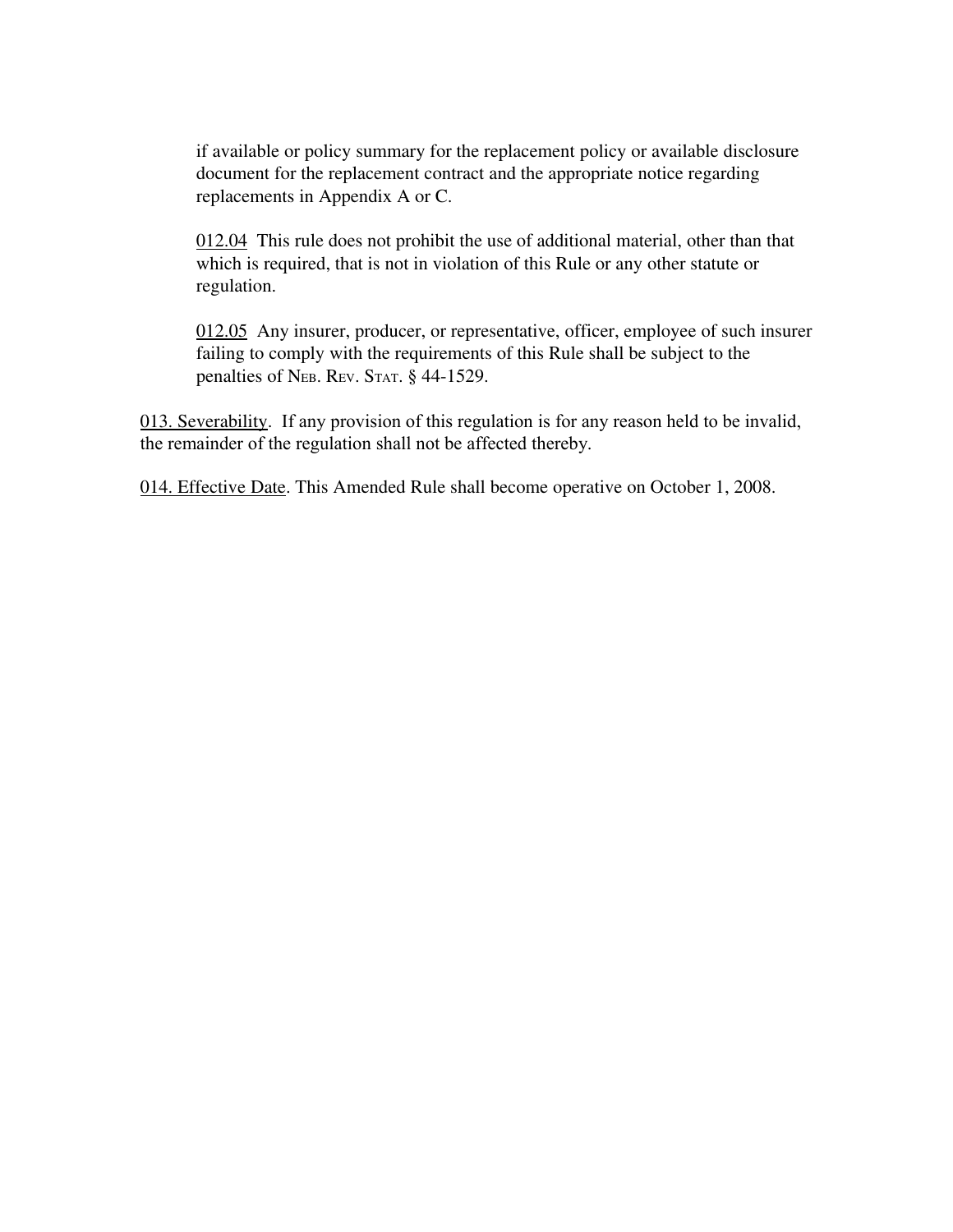# Appendix A.

# Important Notice: Replacement of Life Insurance or Annuities

This document must be signed by the applicant and the producer, if there is one, and a copy left with the applicant.

You are contemplating the purchase of a life insurance policy or annuity contract. In some cases this purchase may involve discontinuing or changing an existing policy or contract. If so, a replacement is occurring. Financed purchases are also considered replacements.

A replacement occurs when a new policy or contract is purchased and, in connection with the sale, you discontinue making premium payments on the existing policy or contract, or an existing policy or contract is surrendered, forfeited, assigned to the replacing insurer, or otherwise terminated or used in a financed purchase.

A financed purchase occurs when the purchase of a new life insurance policy involves the use of funds obtained by the withdrawal or surrender of or by borrowing some or all of the policy values, including accumulated dividends, of an existing policy to pay all or part of any premium or payment due on the new policy. A financed purchase is a replacement.

You should carefully consider whether a replacement is in your best interests. You will pay acquisition costs and there may be surrender costs deducted from your policy or contract. You may be able to make changes to your existing policy or contract to meet your insurance needs at less cost. A financed purchase will reduce the value of your existing policy and may reduce the amount paid upon the death of the insured.

We want you to understand the effects of replacements before you make your purchase decision and ask that you answer the following questions and consider the questions on the back of this form.

1. Are you considering discontinuing making premium payments, surrendering, forfeiting, assigning to the insurer, or otherwise terminating your existing policy or contract? \_\_\_ YES \_\_\_ NO

2. Are you considering using funds from your existing policies or contracts to pay premiums due on the new policy or contract? \_\_\_ YES \_\_\_ NO

If you answered "yes" to either of the above questions, list each existing policy or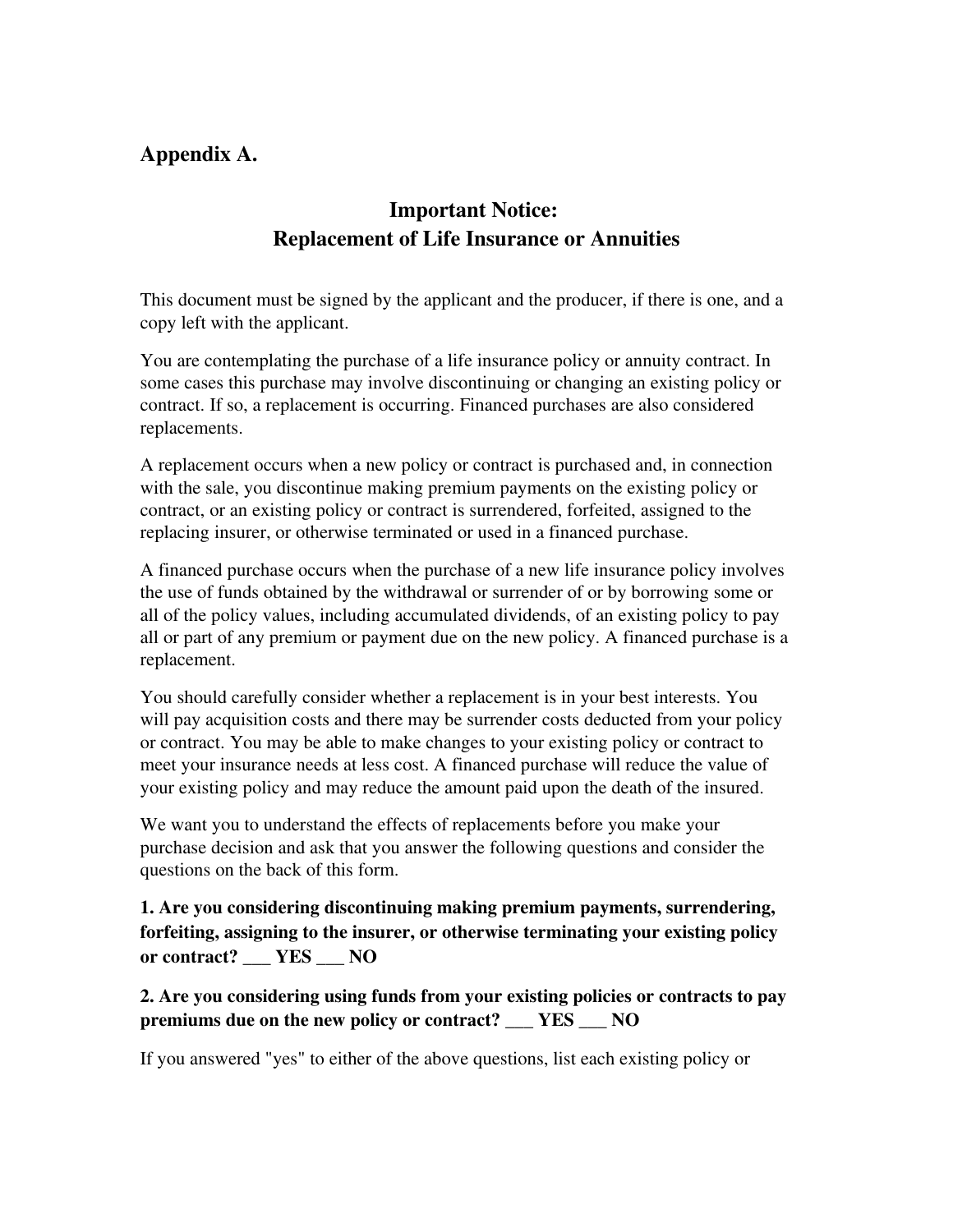contract you are contemplating replacing (include the name of the insurer, the insured or annuitant, and the policy or contract number if available) and whether each policy or contract will be replaced or used as a source of financing:

## **INSURER NAME** OR CONTRACT INSURED OR REPLACED (R) OR POLICY # ANNUITANT FINANCING (F) 1. 2. 3.

Make sure you know the facts. Contact your existing company or its agent for information about the old policy or contract. If you request one, an in force illustration, policy summary or available disclosure documents must be sent to you by the existing insurer. Ask for and retain all sales material used by the agent in the sales presentation. Be sure that you are making an informed decision.

The existing policy or contract is being replaced because:

| I certify that the responses herein are, to the best of my knowledge, accurate: |                                 |
|---------------------------------------------------------------------------------|---------------------------------|
| <b>Applicant's Signature</b>                                                    | <b>Applicant's Printed Name</b> |
| Date                                                                            |                                 |
| Producer's Signature                                                            | Producer's Printed Name         |
| Date                                                                            |                                 |
|                                                                                 |                                 |

I do not want this notice read aloud to me. (Applicants must initial only if they do not want the notice read aloud.)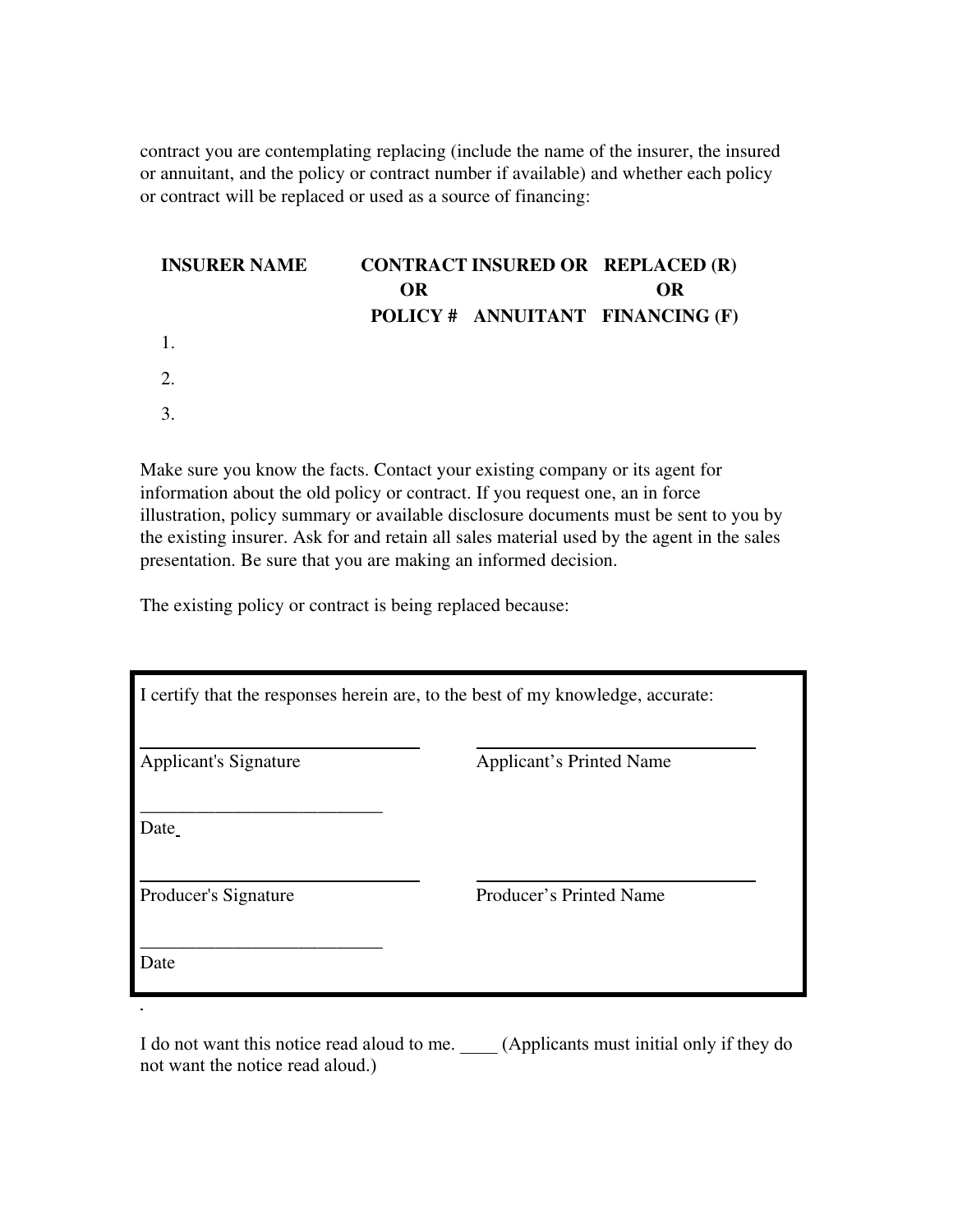A replacement may not be in your best interest, or your decision could be a good one. You should make a careful comparison of the costs and benefits of your existing policy or contract and the proposed policy or contract. One way to do this is to ask the company or agent that sold you your existing policy or contract to provide you with information concerning your existing policy or contract. This may include an illustration of how your existing policy or contract is working now and how it would perform in the future based on certain assumptions. Illustrations should not, however, be used as a sole basis to compare policies or contracts. You should discuss the following with your agent to determine whether replacement or financing your purchase makes sense:

### **PREMIUMS:**

- Are they affordable?
- Could they change?
- You're older--are premiums higher for the proposed new policy?
- How long will you have to pay premiums on the new policy? On the old policy?

## **POLICY VALUES:**

- New policies usually take longer to build cash values and to pay dividends.
- Acquisition costs for the old policy may have been paid, you will incur costs for the new one.
- What surrender charges do the policies have?
- What expense and sales charges will you pay on the new policy?
- Does the new policy provide more insurance coverage?

## **INSURABILITY:**

- If your health has changed since you bought your old policy, the new one could cost you more, or you could be turned down.
- You may need a medical exam for a new policy.
- Claims on most new policies for up to the first two years can be denied based on inaccurate statements.
- Suicide limitations may begin anew on the new coverage.

## **IF YOU ARE KEEPING THE OLD POLICY AS WELL AS THE NEW POLICY:**

- How are premiums for both policies being paid?
- How will the premiums on your existing policy be affected?
- Will a loan be deducted from death benefits?
- What values from the old policy are being used to pay premiums?

## IF YOU ARE SURRENDERING AN ANNUITY OR INTEREST SENSITIVE LIFE PRODUCT:

• Will you pay surrender charges on your old contract?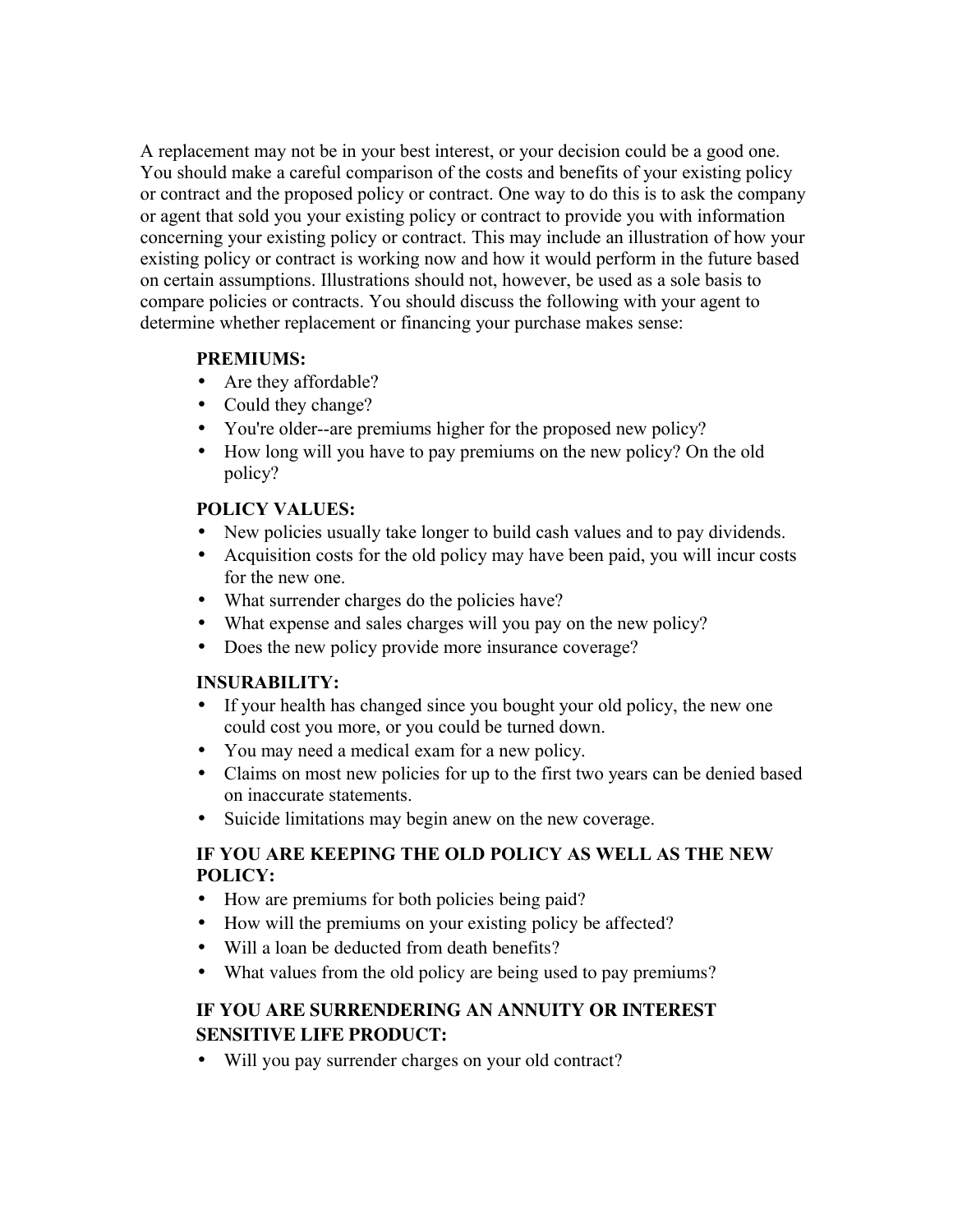- What are the interest rate guarantees for the new contract?
- Have you compared the contract charges or other policy expenses?

## OTHER ISSUES TO CONSIDER FOR ALL TRANSACTIONS:

- What are the tax consequences of buying the new policy?
- Is this a tax free exchange? (See your tax advisor.)
- Is there a benefit from favorable "grandfathered" treatment of the old policy under the federal tax code?
- Will the existing insurer be willing to modify the old policy?
- How does the quality and financial stability of the new company compare with your existing company?

# Appendix B.

## Notice Regarding Replacement Replacing your Life Insurance Policy or Annuity?

Are you thinking about buying a new life insurance policy or annuity and discontinuing or changing an existing one? If you are, your decision could be a good one--or a mistake. You will not know for sure unless you make a careful comparison of your existing benefits and the proposed policy or contract's benefits.

Make sure you understand the facts. You should ask the company or agent that sold you your existing policy or contract to give you information about it.

Hear both sides before you decide. This way you can be sure you are making a decision that is in your best interest.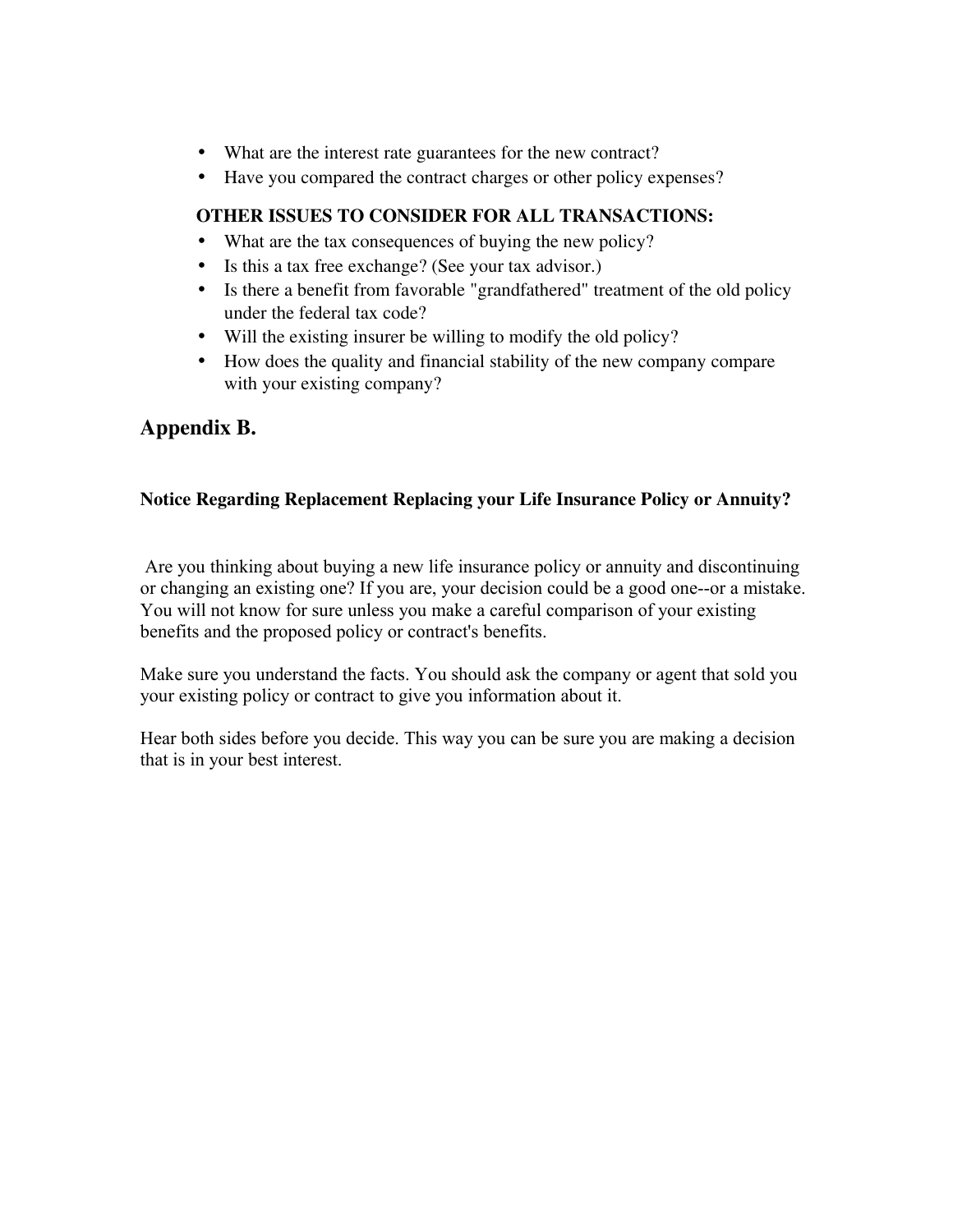# Appendix C.

# Important Notice: Replacement of Life Insurance or Annuities

You are contemplating the purchase of a life insurance policy or annuity contract. In some cases this purchase may involve discontinuing or changing an existing policy or contract. If so, a replacement is occurring. Financed purchases are also considered replacements.

A replacement occurs when a new policy or contract is purchased and, in connection with the sale, you discontinue making premium payments on the existing policy or contract, or an existing policy or contract is surrendered, forfeited, assigned to the replacing insurer, or otherwise terminated or used in a financed purchase.

A financed purchase occurs when the purchase of a new life insurance policy involves the use of funds obtained by the withdrawal or surrender of or by borrowing some or all of the policy values, including accumulated dividends, of an existing policy, to pay all or part of any premium or payment due on the new policy. A financed purchase is a replacement.

You should carefully consider whether a replacement is in your best interests. You will pay acquisition costs and there may be surrender costs deducted from your policy or contract. You may be able to make changes to your existing policy or contract to meet your insurance needs at less cost. A financed purchase will reduce the value of your existing policy and may reduce the amount paid upon the death of the insured.

We want you to understand the effects of replacements and ask that you answer the following questions and consider the questions on the back of this form.

## **1. Are you considering discontinuing making premium payments, surrendering, forfeiting,** assigning to the insurer, or otherwise terminating your existing policy or contract? **YES \_\_\_ NO**

### **2. Are you considering using funds from your existing policies or contracts to pay premiums due on the new policy or contract? \_\_\_ YES \_\_\_ NO**

Please list each existing policy or contract you are contemplating replacing (include the name of the insurer, the insured, and the policy or contract number if available) and whether each policy or contract will be replaced or used as a source of financing: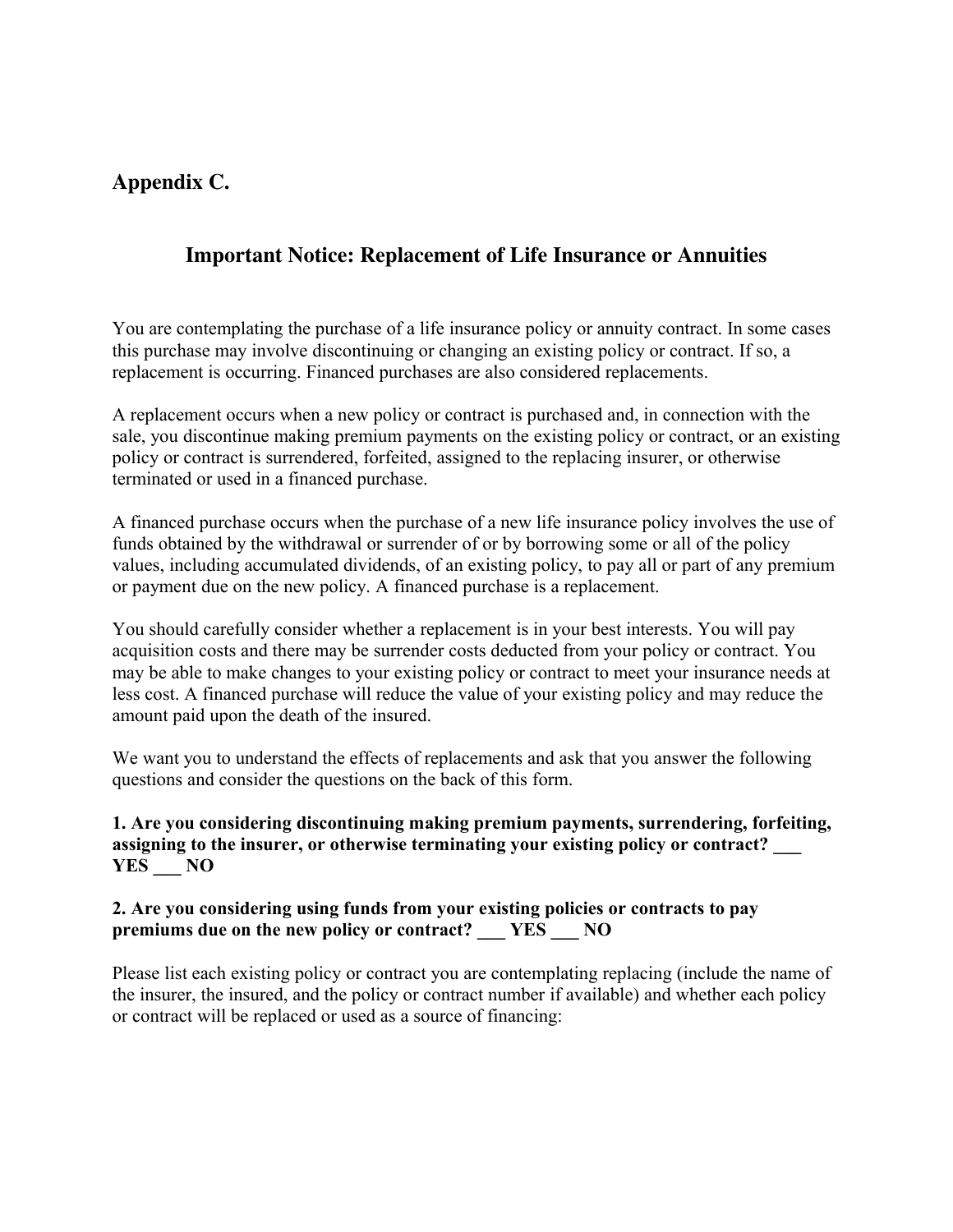| <b>INSURER</b> | <b>OR</b> | <b>CONTRACT INSURED</b><br><b>OR</b> | <b>REPLACED (R)</b><br><b>OR</b> |
|----------------|-----------|--------------------------------------|----------------------------------|
| <b>NAME</b>    |           |                                      | POLICY # ANNUITANT FINANCING (F) |
|                |           |                                      |                                  |
|                |           |                                      |                                  |
|                |           |                                      |                                  |

Make sure you know the facts. Contact your existing company or its agent for information about the old policy or contract. If you request one, an in force illustration, policy summary or available disclosure documents must be sent to you by the existing insurer. Ask for and retain all sales material used by the agent in the sales presentation. Be sure that you are making an informed decision.

| I certify that the responses herein are, to the best of my knowledge, accurate: |                          |  |  |
|---------------------------------------------------------------------------------|--------------------------|--|--|
| Applicant's Signature                                                           | Applicant's Printed Name |  |  |
| Date                                                                            |                          |  |  |

A replacement may not be in your best interest, or your decision could be a good one. You should make a careful comparison of the costs and benefits of your existing policy or contract and the proposed policy or contract. One way to do this is to ask the company or agent that sold you your existing policy or contract to provide you with information concerning your existing policy or contract. This may include an illustration of how your existing policy or contract is working now and how it would perform in the future based on certain assumptions. Illustrations should not, however, be used as a sole basis to compare policies or contracts. You should discuss the following with your agent to determine whether replacement or financing your purchase makes sense:

### **PREMIUMS:**

- Are they affordable?
- Could they change?
- You're older--are premiums higher for the proposed new policy?
- How long will you have to pay premiums on the new policy? On the old policy?